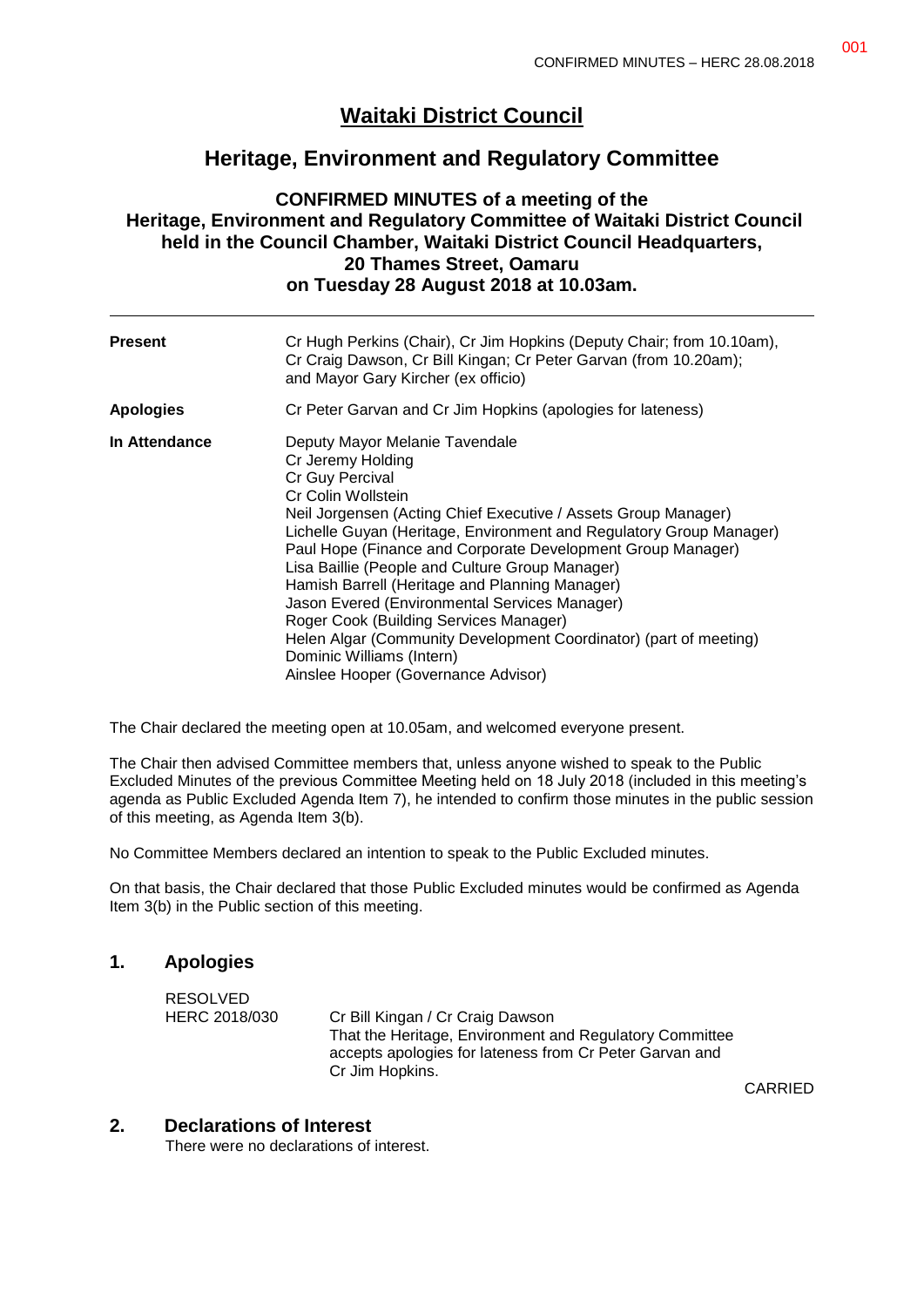# **3. (a) Confirmation of Previous Meeting Minutes (Public)**

|    | <b>RESOLVED</b><br>HERC 2018/031                               | Cr Craig Dawson / Cr Bill Kingan<br>That the Heritage, Environment and Regulatory Committee confirms<br>public minutes of the Committee's meeting held on 18 July 2018, as<br>circulated, as a true and correct record.<br>CARRIED |  |
|----|----------------------------------------------------------------|------------------------------------------------------------------------------------------------------------------------------------------------------------------------------------------------------------------------------------|--|
| 3. | (b) Confirmation of Previous Meeting Minutes (Public Excluded) |                                                                                                                                                                                                                                    |  |
|    | <b>RESOLVED</b>                                                |                                                                                                                                                                                                                                    |  |

HERC 2018/032 Cr Craig Dawson / Cr Bill Kingan That the Heritage, Environment and Regulatory Committee confirms public excluded minutes of the Committee's meeting held on 18 July 2018, as circulated, as a true and correct record.

CARRIED

## **4. 2018 Dangerous and Insanitary Buildings Policy**

The report, as circulated, sought Council's approval to update the Dangerous and Insanitary Buildings Policy to reflect new regulations and the removal of the Earthquake-prone buildings (EPBs) Section as per the Building (Earthquake-prone Buildings) Amendment Act 2016 (the EPB Act).

*Cr Jim Hopkins joined the meeting, at 10.10am.*

Group Manager Lichelle Guyan apologised for some errors in the report, in particular with regard to dates for the hearing of submissions (incorrectly listed as before consultation closes), and the numbering in the appendices which seemed to have become confused with superscripts and references later in the document. She confirmed that the errors would be corrected.

The use of the term "passive" was queried. In response, intern Dominic Williams advised that it is a recognised term in other national policies.

It was suggested that the reference to Heritage buildings in 4.1 could be couched in more positive terms.

The Chair proposed that the Committee amend the report's recommendation and adds the words "with minor improvements" at the end of point 2. This was AGREED.

*Cr Peter Garvan joined the meeting, at 10.20am.*

| <b>RESOLVED</b> |    |                                                                                        |
|-----------------|----|----------------------------------------------------------------------------------------|
| HERC 2018/033   |    | Cr Jim Hopkins / Cr Craig Dawson                                                       |
|                 |    | That the Heritage, Environment and Regulatory Committee                                |
|                 |    | recommends:                                                                            |
|                 |    | That Council:                                                                          |
|                 | 1. | Receives this information                                                              |
|                 | 2. | Approves the draft Dangerous and Insanitary Buildings Policy,<br>with minor amendments |
|                 | 3. | Approves the draft Statement of Proposal, with a consultation                          |
|                 |    | period of 13 September to 15 October 2018                                              |
|                 | 4. | Approves the draft Consultation Document                                               |
|                 | 5. | Approves the draft Engagement Plan                                                     |
|                 | ົ  | Notes that submissions will be heard in the week beginning                             |

Notes that submissions will be heard in the week beginning 29 October.

CARRIED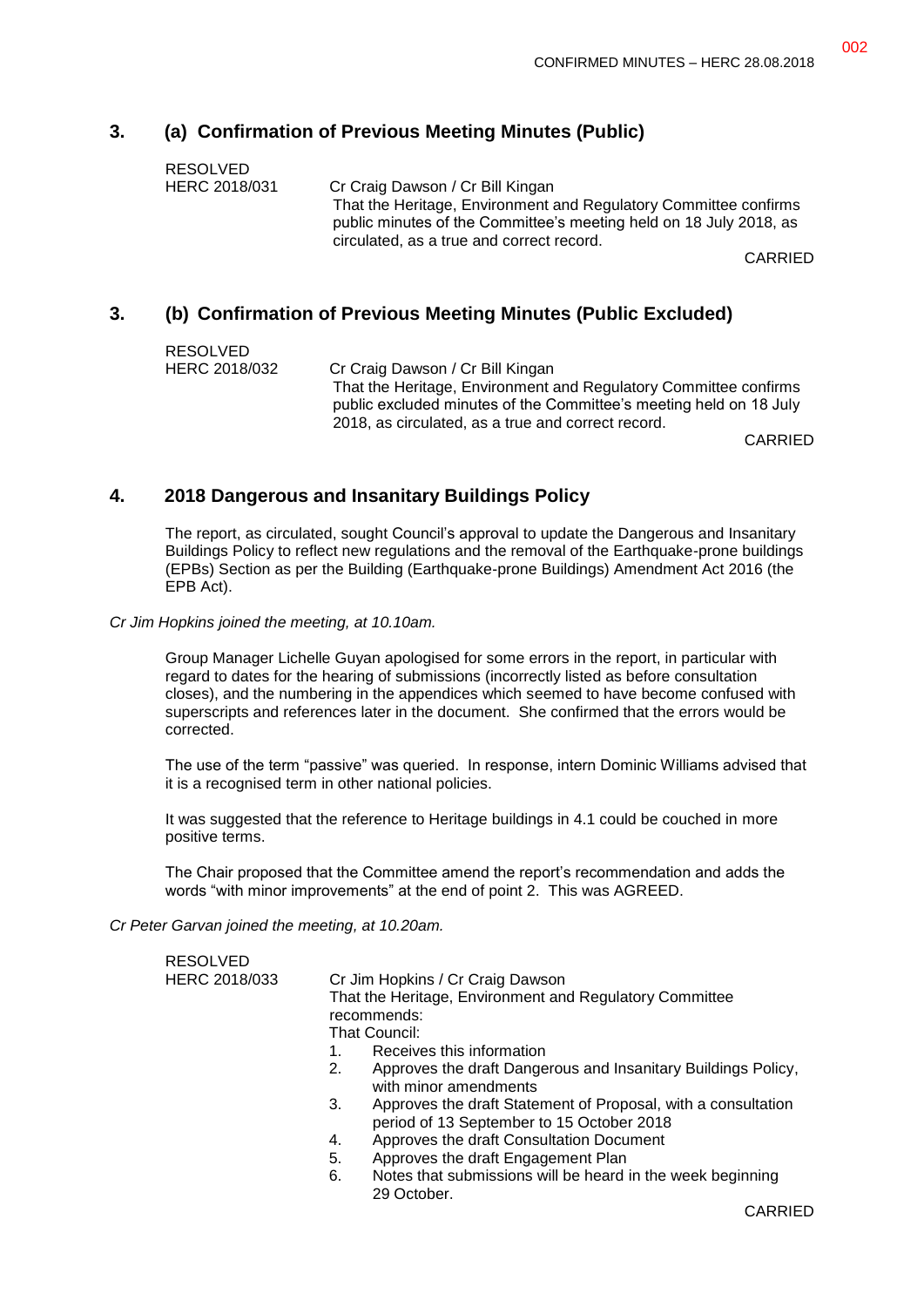RESOLVED

HERC 2018/034 Mayor Gary Kircher / Cr Craig Dawson That the Heritage, Environment and Regulatory Committee confirms that submissions on this matter will be heard by the Heritage, Environment and Regulatory Committee.

CARRIED

The meeting was adjourned for morning tea at 10.27am, and reconvened at 10.42am.

#### **5. Heritage, Environment and Regulatory Group Activity Report for the period 3 July to 13 August 2018**

The memorandum, as circulated, sought to inform the Committee about the activities of the Heritage, Environment and Regulatory Group during the reporting period.

Group Manager Lichelle Guyan advised that she was incredibly impressed with the commitment of staff across the group at the moment, given the volume of work they were facing. She also acknowledged the efforts of Shirley Bee and Helen Algar QSM in organising and hosting the Family Harm conference.

The Building team was 'hitting highs' at the moment, namely: the highest number of consents approved for July in five years; and also the highest number of inspections.

Offers of employment for two Building Consent Officers (BCOs) had been made; one was accepted, and the other declined (the applicant had accepted a role elsewhere). There continued to be a shortage of BCOs across the country.

The Planning unit is currently heavily engaged with preparations for a hearing in the Environment Court. Planning world – intense dealing with hearing in Environment Court.

The Environmental Health unit is managing a great deal of different activity with a range of challenges.

The Chair thanked Mrs Guyan for her summary of the Group's current high-volume workload.

Cr Craig Dawson congratulated Helen Algar QSM on being appointed as a White Ribbon Ambassador. This was endorsed by other Councillors.

| <b>RESOLVED</b> |                                                                                                                                                                                |
|-----------------|--------------------------------------------------------------------------------------------------------------------------------------------------------------------------------|
| HERC 2018/035   | Cr Craig Dawson / Cr Jim Hopkins                                                                                                                                               |
|                 | The Heritage, Environment and Regulatory Committee extends<br>congratulations to Community Development Coordinator Helen Algar<br>QSM on becoming the White Ribbon Ambassador. |
|                 | CARRIED                                                                                                                                                                        |

The report's comments about the challenges at the dog pound were discussed, and especially about the need to keep staff safe. Mrs Guyan updated Councillors on additional measures that were being considered to increase safety measures.

It was noted that the Local Alcohol Policy (LAP) must be consistent with the provisions set out in the Sale and Supply of Alcohol Act. The Mayor reminded the meeting about the number of remits that had been discussed at the Local Government Conference which were focused on these matters.

**ACTION: Environmental Services Manager to email an overview of the details around the Sale and Supply of Alcohol (Renewal of Licences) Amendment Bill (No. 2) and its relationship to Local Alcohol Policies.**